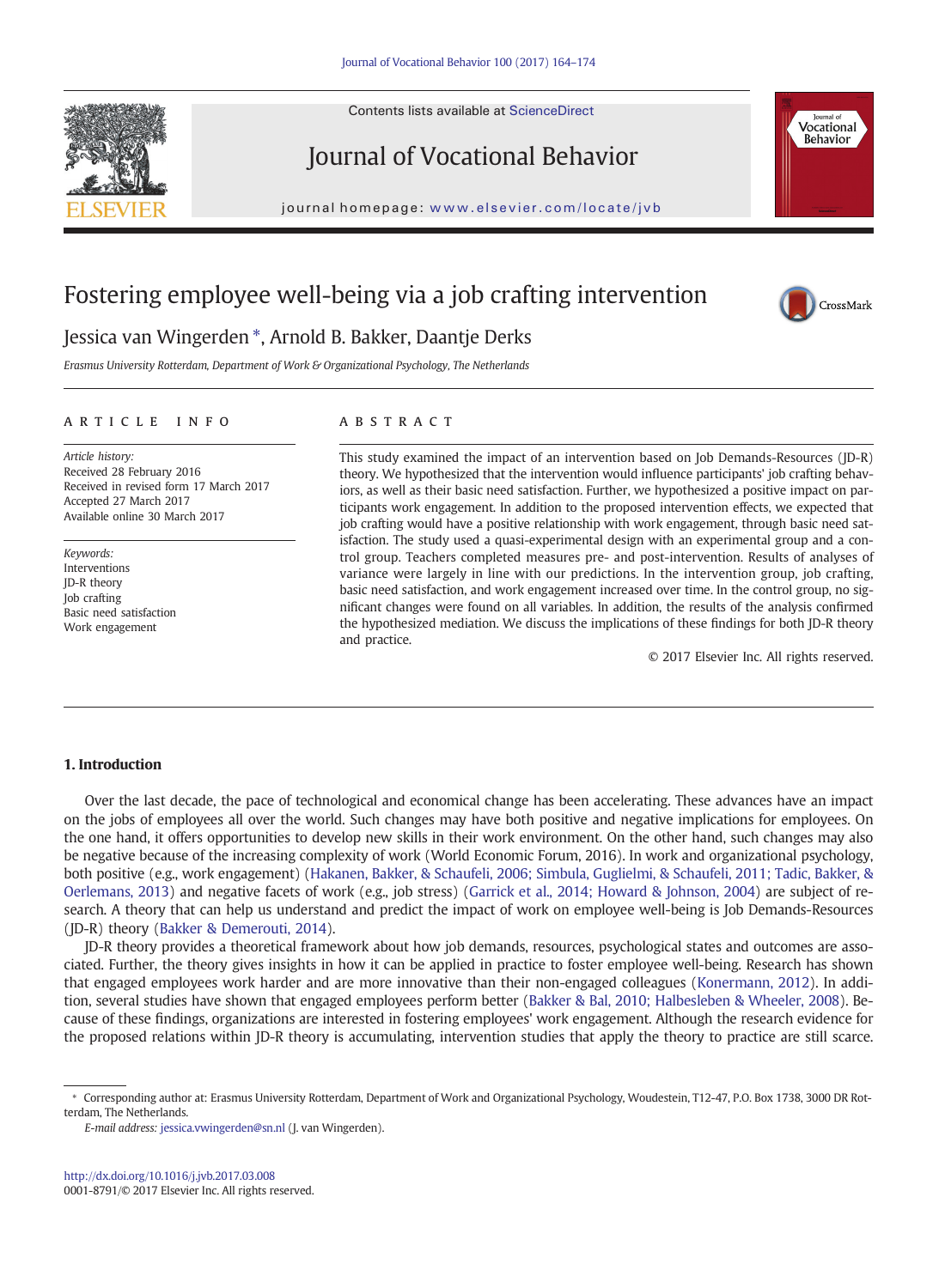Can work engagement indeed be increased by interventions focused on optimizing job demands and (personal and work-related) job resources, as JD-R theory [\(Bakker & Demerouti, 2014\)](#page-9-0) suggests? The central aim of the present study is to assess the impact of a Job crafting intervention – aimed at optimizing job demands and resources – on participants' work engagement. This study aims to contribute to the literature on positive organizational interventions by testing an intervention using a quasi-experimental pretest, post-test control-group design. Additionally, the study aims to contribute to JD-R theory by examining whether work engagement can be promoted by a job crafting intervention embedded in the JD-R framework. Our investigation may illustrate how employees can stay engaged in their work by mobilizing their most important job resources.

#### 2. Theoretical background

#### 2.1. Job demands-resources theory

With the turn of the 21st century, researchers in the field of organizational psychology became more and more interested in the positive side of work and no longer merely focused on negative work aspects like job stress and burnout. The positive psychology movement inspired researchers all over the world to develop new models and theories, including Job Demands-Resources (JD-R) theory ([Bakker & Demerouti, 2014\)](#page-9-0). Over the past decade, JD-R theory has been used to understand and predict employee well-being in a wide range of occupations (for reviews, see [Bakker & Demerouti, 2014; Bakker, Demerouti, & Sanz-Vergel, 2014](#page-9-0)). One key assumption of JD-R theory is that all work characteristics can be classified into two categories: job demands and job resources. Job demands are aspects of the job that require effort and are therefore associated with certain physiological and psychological costs [\(Demerouti, Bakker, Nachreiner, & Schaufeli, 2001](#page-9-0)). In the context of teaching, work pressure, dealing with pupil misbehavior, and facing emotionally demanding situations are examples of effortful job demands. Job resources refer to those aspects of the job that are functional in achieving work goals. Therefore they can be used to reduce the impact of job demands and the associated costs. Besides, job resources also have the potential to stimulate personal growth, learning, and development ([Bakker & Demerouti, 2014\)](#page-9-0). Within the educational setting of this study examples of job resources are supervisory support (i.e., by the principal of the school), role clarity, social support from colleagues, and constructive feedback from pupils and/or their parents.

JD-R theory proposes that work environments elicit two independent psychological processes – a health impairment process and a motivational process. The health impairment process starts with high job demands that may exhaust employees' energetic resources and lead to fatigue and health problems ([Hakanen et al., 2006](#page-9-0)). In contrast, the motivational process starts with job resources that have motivational potential and lead to high work engagement and low levels of cynicism ([Demerouti & Bakker,](#page-9-0) [2011](#page-9-0)). Previous studies have suggested that several job resources like colleague support, performance feedback, and supervisory coaching lead to work engagement [\(Bakker, 2011](#page-9-0)). By optimizing job demands and job resources in the work environment, organizations can follow a top-down approach to facilitate and stimulate work engagement. However, using a bottom-up approach, employees may also take the initiative themselves to optimize their job. This proactive behavior is also known as job crafting.

#### 2.2. Job crafting

Job crafting refers to the process by which employees change elements of their jobs and relationships with others to change the meaning of their work and the social environment at work [\(Wrzesniewski & Dutton, 2001\)](#page-10-0). The latter authors propose that employees can craft their job using each of three different strategies: employees can craft the amount or type of tasks; they can change their relations with other people (e.g. how often or how long they interact with colleagues and clients); and employees can change their cognitions about their job.

Following a job redesign perspective and using JD-R theory, [Tims, Bakker, and Derks \(2012\)](#page-9-0) proposed an alternative approach of job crafting. These authors conceptualized job crafting as the proactive, bottom-up changes individuals make in their levels of job demands or job resources. Through job crafting, employees can improve the fit between their personal needs and abilities on the one hand and their job characteristics on the other. [Tims et al. \(2012\)](#page-9-0) propose four job crafting dimensions: increasing social job resources (e.g., seeking social support among colleagues); increasing structural job resources (e.g., creating opportunities to develop oneself at work); increasing challenging job demands (e.g., starting new projects); and/or decreasing hindering job demands (e.g., reducing workload). The bottom-up moulding of job demands and resources initiated by employees themselves plays a substantial role in the most recent version of JD-R theory [\(Bakker & Demerouti, 2014](#page-9-0)).

Recent studies revealed that employees who take the initiative themselves to optimize their job demands and job resources in the work environment, facilitate and stimulate their own work engagement. A study by [Bakker, Tims, and Derks \(2012\)](#page-9-0) among 95 dyads of employees working in various organizations revealed that employees' job crafting behavior was predictive of their work engagement. In addition, a recent longitudinal job crafting study [\(Tims, Bakker, & Derks, 2015](#page-9-0)) among 288 participants showed similar positive relations between employees' job crafting behavior and their work engagement.

Although job crafting concerns employee's self-initiated actions to adapt their job demands and resources, job crafting may be facilitated or supported by management. The feedback employees receive on their job crafting actions may either create more possibilities for job crafting or may inhibit job crafting to occur in the future ([Wrzesniewski, 2003\)](#page-10-0). Job crafting behavior can also be supported through interventions [\(Bakker & Demerouti, 2014; Van den Heuvel, Demerouti, & Peeters, 2012; Van](#page-9-0) [Wingerden, Derks, & Bakker, 2017; Van Wingerden, Derks, Bakker, & Dorenbosch, 2013\)](#page-9-0). [Van den Heuvel et al. \(2012\)](#page-9-0) showed that a job crafting intervention could successfully stimulate police officers to proactively adapt their level of job demands and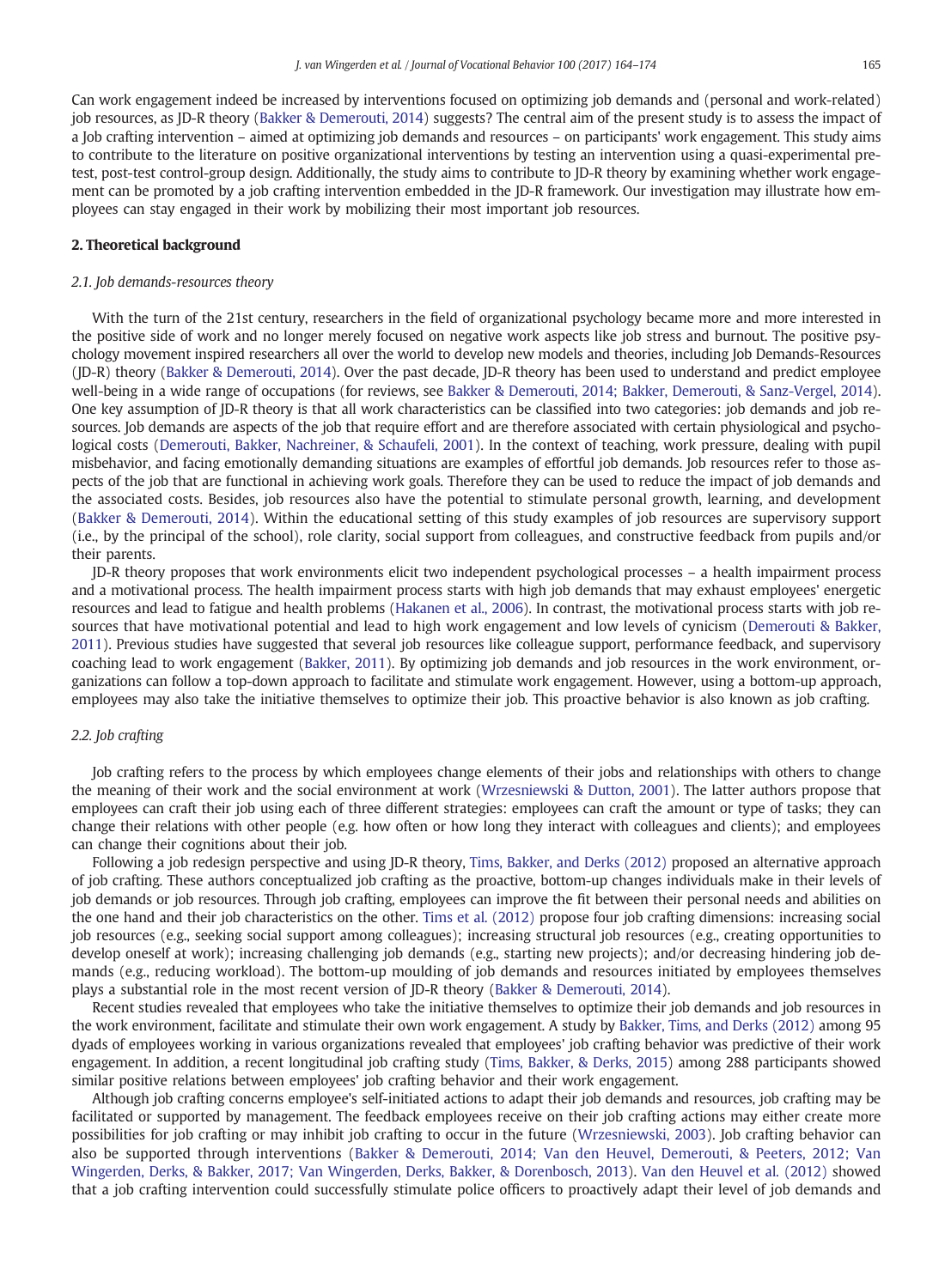<span id="page-2-0"></span>job resources. Although the intervention evaluated by [Van den Heuvel et al. \(2012\)](#page-9-0) did not affect all proposed outcomes, their study illustrated that job crafting can be a promising tool to optimize employees' work environment. In addition, a qualitative intervention study among teachers by [Van Wingerden et al. \(2013\)](#page-10-0) revealed that participants indicated that they became aware of the importance of proactively crafting their job. Further, an intervention study among teachers testing three different positive organizational interventions (of which one was a job crafting intervention), revealed participants' job crafting behavior significantly increased after the intervention [\(Van Wingerden et al., 2017\)](#page-10-0). Although these studies suggest that job crafting interventions based on JD-R theory are promising, more insights and evidence are needed to understand the potential of these interventions for employees and organizations. We argue that through the job crafting exercise in the current Job crafting intervention, participants will learn they can optimize their own work environment. Thus, we hypothesize:

Hypothesis 1. Participants' job crafting behaviors increase after the Job crafting intervention (T2) both compared to their level prior to the intervention (T1) and compared to a control group.

#### 2.3. Basic need satisfaction

Another influential theory by which we can understand employee motivation and well-being is self-determination theory (SDT; [Deci & Ryan, 1985](#page-9-0)). Self-Determination theory (SDT) proposes that the satisfaction of basic needs represent the motivational mechanism that energizes and directs employees' behavior and promotes well-being and development [\(Deci & Ryan, 1985\)](#page-9-0). According to [Deci and Ryan \(2000\)](#page-9-0), all human beings share basic and universal psychological needs, which are defined as "those nutriments that must be procured by a living entity to maintain its growth, integrity and health" (p. 326). SDT postulates that there are three basic psychological needs: the need for autonomy, the need for belongingness, and the need for competence. The need for autonomy is defined as people's inherent desire to experience ownership of their behavior and to act with a sense of volition ([Deci & Ryan, 2000\)](#page-9-0). This sense of volition can be achieved through having the opportunity to make personal choices. The need for belongingness is defined as the human striving for intimate relationships and the desire to achieve a sense of belongingness [\(Baumeister & Leary, 1995; Deci & Ryan, 2002\)](#page-9-0). The need for competence refers to an individuals' desire to feel capable and effective in interacting with the environment and to bring about desired outcomes ([Deci & Ryan, 2000\)](#page-9-0).

In the context of work, need fulfilment can lead to positive outcomes for both individuals and organizations in terms of increased employee well-being [\(Ilardi, Leone, Kasser, & Ryan, 1993; Lynch, Plant, & Ryan, 2005; Silman, 2014\)](#page-9-0). In the context of education, teachers' basic need satisfaction has been found to be predictive of work engagement ([Silman, 2014](#page-9-0)). Research revealed that employees' basic need satisfaction can be fostered via interventions when the intervention design contains elements that make participants experience competence, autonomy and belongingness ([Sailer & Mandl, 2015\)](#page-9-0). For example, the need for competence can be satisfied by providing performance feedback during the intervention. The need for autonomy can be satisfied by offering participants individual choices; and the need for belongingness can be met through interventions at the team level, and through interactions between participants.

We propose that employees' basic needs satisfaction may also be enhanced when they are stimulated to optimize their own work environment. Employees may optimize their work environment by adapting their job demands and resources through job crafting. They may for example ask their supervisor to give feedback on their performance, seek social support from their colleagues, or try to increase their challenges and opportunities for professional development. By crafting their job, employees may satisfy their own basic needs. Because the intervention design contains these ingredients, we hypothesize:

Hypothesis 2. Participants' level of basic need satisfaction increases after the Job crafting intervention (T2) both compared to their level prior to the intervention (T1) and compared to a control group.

#### 2.4. Fostering work engagement

Employees' work engagement is characterized by having a sense of energetic and effective connection with work activities and the feeling of being able to deal with the demands of their job. [Schaufeli and Bakker \(2004, p. 295\)](#page-9-0), more specifically, defined work engagement as "the positive, fulfilling and work-related state of mind that is characterized by vigor, dedication, and absorption". Vigor is characterized by high levels of energy and mental resilience while working. Engaged employees are willing to invest considerable effort in their work, and persist in the face of difficulties. Dedication refers to being involved in one's work and experiencing a sense of significance and joy. Finally, absorption is characterized by being fully concentrated and immersed in one's work. Engaged individuals often forget about time and their environment when they are at work. Employees who are engaged are healthier than their less-engaged colleagues and experience more active, positive emotions [\(Bakker & Demerouti, 2014](#page-9-0)).

JD-R theory suggests that work engagement can be fostered through interventions by targeting at the most important job demands and resources. Since the intervention design of this study is aimed at making participants aware of their job demands and resources, and supports participants to optimize the work environment, we hypothesize that the job crafting intervention will improve teachers' work engagement. We therefore hypothesize:

Hypothesis 3. Participants' level of work engagement significantly increases after the job crafting intervention (T2) both compared to their level prior to the intervention (T1) and compared to a control group.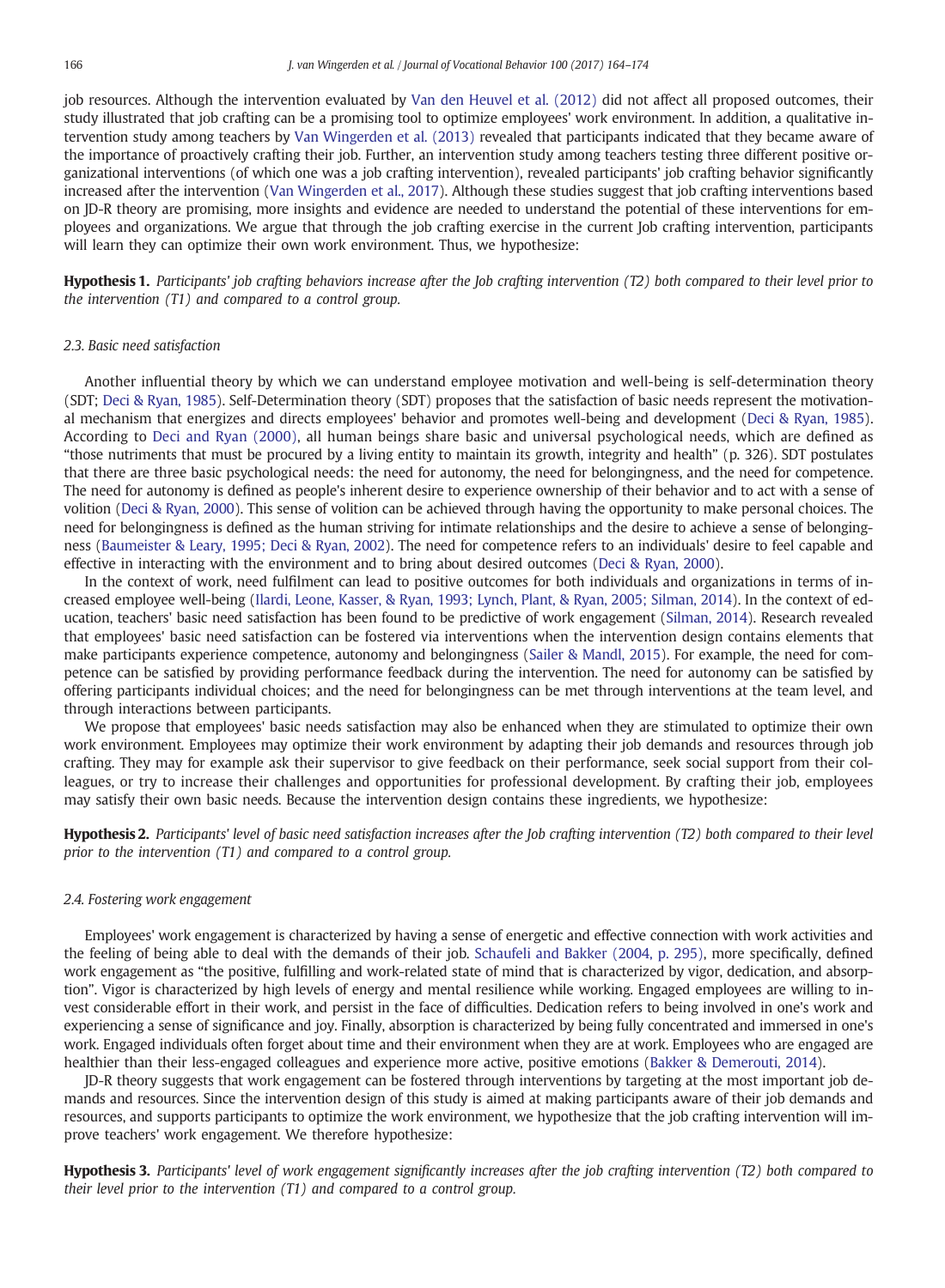<span id="page-3-0"></span>In addition to the proposed intervention effects, our theoretical arguments suggest that job crafting influences work engagement through basic need satisfaction. According to [Schaufeli and Bakker \(2004\)](#page-9-0) need satisfaction can explain the association between job resources and engagement. Since job resources promote personal growth [\(Bakker & Demerouti, 2014\)](#page-9-0) and need satisfaction is a necessary condition for individuals to thrive (cf. [Deci & Ryan, 2002\)](#page-9-0), we argue that the stimulating influence of job resources on work engagement can be explained by need satisfaction (see also, [Van den Broeck, Vansteenkiste, De Witte, &](#page-9-0) [Lens, 2008](#page-9-0)). Employees who proactively craft their job by adapting their job demands and resources engage in self-determination and may consequently satisfy their basic needs. By satisfying their basic needs, employees will become more engaged at work. We therefore propose that the relationship between job crafting (in the form of increasing job resources) and work engagement is mediated by basic need satisfaction. Thus, we hypothesize

Hypothesis 4. Job crafting has a positive relationship with work engagement, through basic need satisfaction (mediation).

#### 3. Method

#### 3.1. Participants and procedure

The sample consisted of 65 female (92%) and 6 male teachers (8%). This gender-skewed distribution is representative of this specific occupational group [\(Merens, Hartgers, & Van den Brakel, 2012\)](#page-9-0). The mean age of the participants was 47 years (SD  $=$ 11.86), and 94% had successfully finished a higher vocational education or university education for teaching professionals. Of the 71 teachers, 41 took part in the job crafting intervention, while 30 were part of the control group. The intervention group consisted of 39 female teachers (95%), their mean age was 47 years (SD = 11.08), and 97% had completed a higher vocational education or university education for teaching professionals. The control group consisted of and 26 female teachers (87%), mean age was 45 years (SD  $= 12.70$ ), and 91% had completed a higher vocational education or university education for teaching professionals. The teachers all shared the same ethnic background (white, Caucasian). The majority of the participants stated that they were married or living with a partner (85%), whereas a minority indicated that they were single and living alone (15%). The participants worked at four different Dutch Christian schools for primary education. Although the schools were different, they were all located in small cities (in the same state) and were similar in terms of demographic characteristics. According to the Dutch school register published by the Dutch Ministry of Education, the four schools were labeled "good quality education in a safe learning environment". The participants executed the same tasks (teaching and mentoring pupils) designed around similar team structures. For practical reasons, participants in the intervention group and the control group were grouped by location, resulting in a quasi-experimental design. By following this procedure, we avoided contamination effects, where members of the experimental groups influence members of the control group or vice versa ([Cook & Campbell, 1979\)](#page-9-0). Of the 71 teachers, 41 took part in the job crafting intervention, while 30 were part of the control group. Data has been collected in accordance with the ethical guidelines of the American Psychological Association and the Dutch Association of Psychologists. As such, (1) participation was completely voluntary, (2) data collection through a self-report survey is exempted from an institutional ethics committee's approval, and (3) the respondents did not receive any monetary compensation for their contribution. Informed consent was given by clicking on the "Finish" button on the last page of the survey.

There were two measurements in time. The first measurement took place two weeks before the start of the intervention; the second measurement two weeks after the intervention was completed. In line with other intervention studies, a research design with a post measurement shortly (but not immediately) after the intervention was chosen [\(Rasquin, Van de Sande, Praamstra, &](#page-9-0) [Van Heugten, 2009; Van den Heuvel et al., 2012](#page-9-0)). The organization allowed the participants to fill in the questionnaires during their workday. All 71 participants completed both questionnaires (100% response rate). The managing director introduced the first online questionnaire in an email containing instructions and an explanation of the procedure, while also explaining the anonymity of the data. The online questionnaires were hosted by the university, and the managing director did not receive any information about individual outcomes. One week before the start of the intervention, the participants received additional information about the program and content of the intervention. Two weeks after the intervention was completed, the participants were asked to fill in the second questionnaire.

#### 3.2. Job crafting intervention

The job crafting intervention was based on the original Michigan Job Crafting Exercise (JCE; [Berg, Dutton, Wrzesniewski &](#page-9-0) [Baker, 2008\)](#page-9-0) and operationalized using the principles proposed by JD-R theory [\(Bakker & Demerouti, 2014\)](#page-9-0). Specifically, the job crafting intervention consists of exercises and goal setting aimed at increasing social job resources, increasing challenging job demands, and increasing structural job resources. Because earlier studies suggest that decreasing hindering job demands is unrelated ([Tims et al., 2012\)](#page-9-0) or negatively related to work engagement [\(Petrou, Demerouti, Peeters, Schaufeli, & Hetland,](#page-9-0) [2012](#page-9-0)),we did not include this job crafting strategy in the intervention.

In this job crafting intervention, we follow the principles of proactive goal-setting ([Parker, Bindl & Strauss, 2010\)](#page-9-0). A proactive goal is something to be achieved in the future. [Parker et al. \(2010\)](#page-9-0) state that in proactive goal-setting, the motivation to achieve a goal depends on: (a) the assessment of whether one can achieve the future goal, (b) the reason or importance to achieve it, and (c) whether one feels supported – or "energized" – to achieve the goal. [Parker and colleagues \(2010\)](#page-9-0) further describe four phases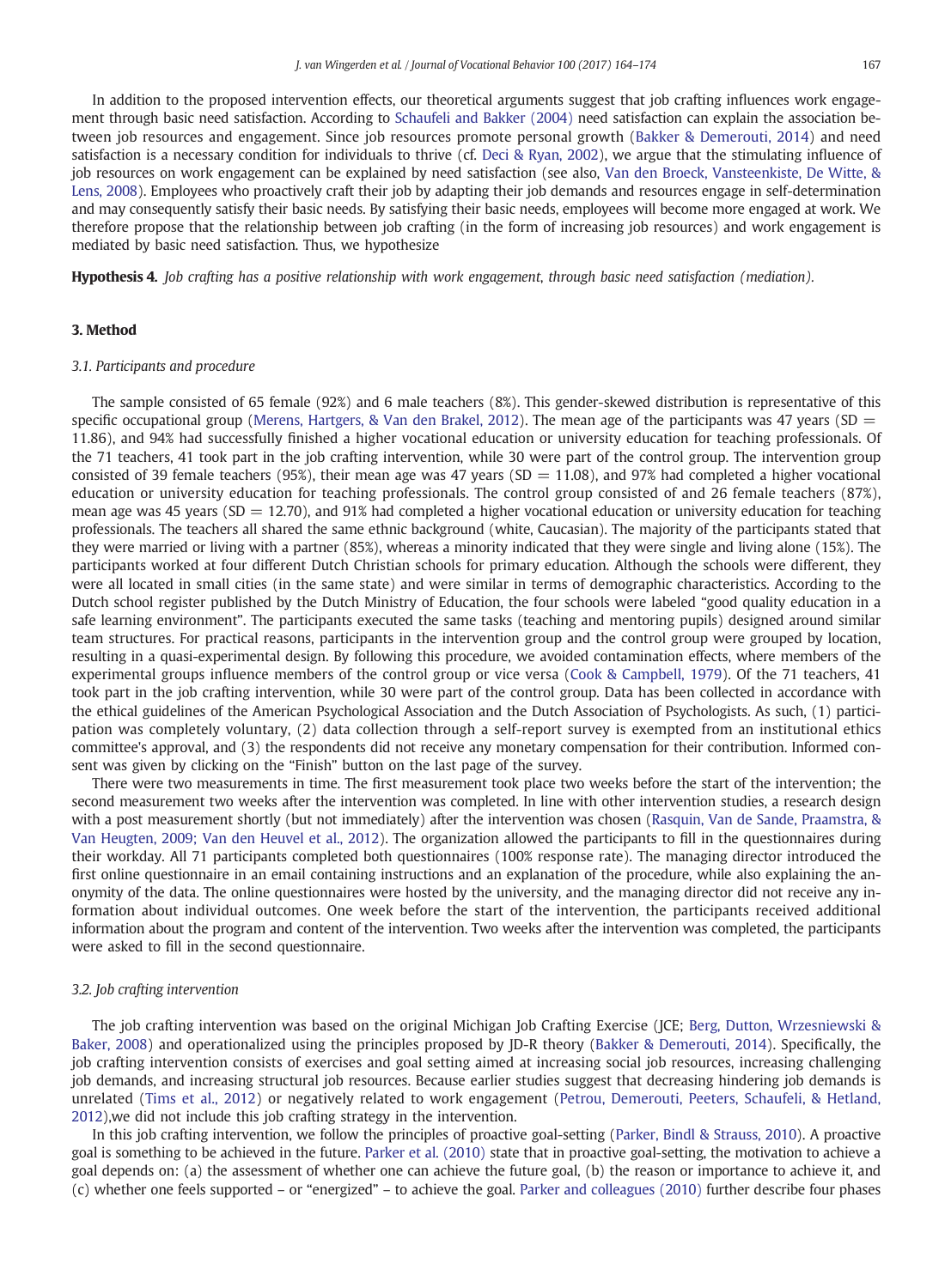<span id="page-4-0"></span>that are important to setting and pursuing proactive goals: becoming aware of a desirable future work situation (envisioning); setting concrete and realistic goals (goal generation); describing the ways and means to achieve the goal (planning) and actually pursuing the goal (striving). The goals that employees set themselves should be geared to the short term. They should be feasible goals (generation) that can be achieved by training in a job crafting intervention in which job fits or job misfits can be visualized (envisioning). Through training, the generally formulated goals can be refined and discussed in a group setting and in terms such as the ways and means necessary to achieve the goal. Specific job crafting activities can be proposed and participants themselves can take note of them (planning). After this, participants put the plans into action in order to achieve their goals (striving).

The job crafting intervention consisted of three training sessions over a period of six weeks: the first and second session took place on one day, while the third session of half a day took place four weeks later (see also Fig. 1). The practical examples incorporated in the training, and the text and pictures in the workbook, were contextualized to the work environment of employees in the educational sector. The program involved six core elements and took place over a total of 12 h, divided over two meetings over a period of six weeks.

During the job crafting intervention, the participants went successively through six steps. The first step (person analysis) was to assess their personal strengths, motives, and their relatedness and contribution towards their team. By asking participants to also think about their relatedness to each other and their team contribution, the training program deviates slightly from the original Job Crafting Exercise [\(Berg et al., 2008](#page-9-0)) in which this aspect is not explicitly explored. The team members gave each other feedback about their individual strengths and qualities in relation to their job. In addition, the participants shared their opinions about the competences of the team. They looked back on their team achievements and shared the things they are proud of. The second step (job analysis) involved summarizing all the participants' current tasks/duties and place them in order of the amount of time they required, from little to medium to a lot of time. The participants made an overview of their job tasks based on three categories: tasks they spent most of their time on, tasks they had to do often, and tasks that they had to do sometimes. They also indicated whether they did the task individually or together with colleagues and labeled their tasks in terms of urgency and importance. The participants wrote the outcomes on a piece of brown paper to visualize their job overview.

In the third step (job + person analysis), participants matched their strengths and motives with their tasks/duties. The intent of the analysis was to make participants aware of work tasks that reinforce personal strengths and motives and thereby align what they are good at with what they like to do at work. In the fourth step, the participants were challenged to formulate possible meaningful changes in their work situations. In line with the principles of the JD-R model, the participants were asked to discuss what they could change in their work to increase their job resources (social and structural) or to increase their challenging job demands. The self-formulated job crafting activities that resulted from the participants' analysis and the discussion was then saved in their personal job crafting action plan. The job crafting plan contained participants' job crafting goals and the actions they aimed to take to increase their resources and challenges. The participants implemented their job crafting plan in their own work setting in the subsequent four weeks. This strategy is equivalent to the principles of proactive goal-setting ([Parker et al., 2010\)](#page-9-0). The four-week period was chosen for both theoretical and practical reasons. In line with the principles of proactive goal-setting [\(Parker et al., 2010\)](#page-9-0), the goals that employees set themselves should be geared to the short term. A period of four weeks is short enough to be focused and at the same time long enough for the participants to encounter an adequate number of situations in which they can craft their job by adapting their job demands and/or resources.



Fig. 1. Job crafting Intervention design.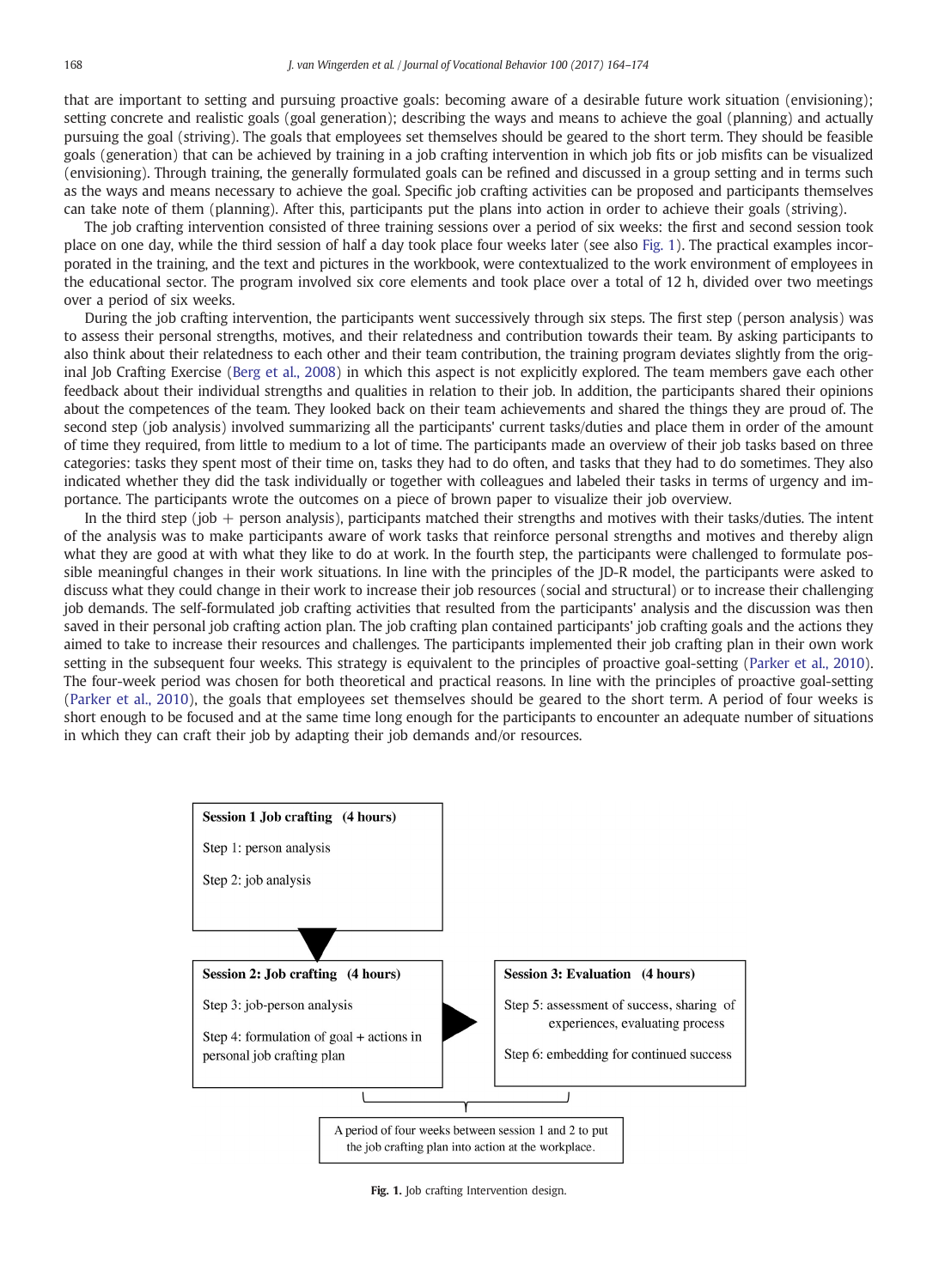<span id="page-5-0"></span>In the third session participants assessed the extent to which the self-initiated job changes had been successful over a four weeks period (step 5). These individual assessments of the success of participants' activities offered the opportunity in the last step (step 6) to see the benefits of the successful activities and the obstacles to job crafting. By explicitly stating which job crafting activities resulted in which benefits, and which organizational or personal barriers they faced in job crafting, the participants shared what they had learned. The participants also discussed what they would need in the future to maintain the fit between their personal competencies, preferences, and the job. At the end of the intervention, the participants had experienced and learned what they could do to increase their job resources and challenges at work. [Fig. 1](#page-4-0) presents the design of the job crafting intervention.

#### 3.3. Measures

The questionnaires were identical for all participants and both measurements in time. The internal consistency reliability for all measures in the original studies are presented in the description of each scale below, the internal consistency reliabilities of the present study are presented on the diagonal in Table 1.

Job Crafting was measured using three subscales of the validated Job Crafting questionnaire developed by [Tims et al. \(2012\).](#page-9-0) Each subscale consisted of five items. Examples are: "I ask colleagues for advice" (increasing social job resources,  $\alpha = 0.77$ ). "When an interesting project comes along, I offer myself proactively as project co-worker." (increasing challenging job demands,  $\alpha = 0.75$ ), and "I try to develop my capabilities." (increasing structural job resources,  $\alpha = 0.82$ ). Participants could respond to these statements using a five-point scale, ranging from (1) never to (5) very often. Research by [Tims et al. \(2012\);](#page-9-0) [Tims,](#page-9-0) [Bakker, and Derks \(2013\)](#page-9-0) has shown that the job crafting scale has good factorial, convergent, divergent, and predictive validity.

Work-Related Basic Need Satisfaction (W-BNS) was measured with the eighteen-item W-BNS scale ([Van den Broeck,](#page-9-0) [Vansteenkiste, De Witte, Soenens, & Lens, 2010\)](#page-9-0). The validated instrument consists of three subscales to assess autonomy need, belongingness need and competency need. Here is an example for each subscale: "I feel free to do my job the way I think it could best be done" (autonomy,  $\alpha = 0.81$ ), "At work I feel part of a group" (belongingness,  $\alpha = 0.82$ ), and "I feel competent in my job" (competency,  $\alpha = 0.85$ ). Participants could respond to these items using a five-point frequency scale, ranging from 1 (totally disagree) to 5 (totally agree). Van den Broeck and colleagues reported evidence for the three-factor structure of the scale. In addition, the authors provided evidence for the discriminant validity and the reliability of the three need satisfaction subscales as well as their criterion-related and predictive validity.

Work engagement was measured with the validated nine-item Utrecht Work Engagement Scale (UWES; [Schaufeli, Bakker, &](#page-9-0) [Salanova, 2006\)](#page-9-0). Example items are: "At work, I am bursting with energy" (vigor,  $\alpha = 0.77$ ), "I am enthusiastic about my job" (dedication,  $\alpha = 0.85$ ), and "I am immersed in my work" (absorption,  $\alpha = 0.78$ ). Participants used a seven-point frequency scale, ranging from (0) never to (6) always. Schaufeli and colleagues ([Schaufeli & Bakker, 2010; Schaufeli et al., 2006](#page-9-0)) have provided clear evidence for the factorial, convergent, discriminant, and predictive validity of the UWES. In addition, many studies conducted in various countries have indicated that the reliabilities of the subscales and the overall scale are good.

#### Table 1

|  |  |  |  |  | Means, standard deviations, correlations and Cronbach's alpha of the study variables. |  |  |  |  |  |  |  |  |  |  |  |  |
|--|--|--|--|--|---------------------------------------------------------------------------------------|--|--|--|--|--|--|--|--|--|--|--|--|
|--|--|--|--|--|---------------------------------------------------------------------------------------|--|--|--|--|--|--|--|--|--|--|--|--|

|        |                                                     | M             | SD            |      | 2 | 3                                                      | 4         | 5                                                                                                                                 | 6                                | 7                                                            | 8         | 9                           | 10                                           | 11        | 12                                 | 13 | 14     |
|--------|-----------------------------------------------------|---------------|---------------|------|---|--------------------------------------------------------|-----------|-----------------------------------------------------------------------------------------------------------------------------------|----------------------------------|--------------------------------------------------------------|-----------|-----------------------------|----------------------------------------------|-----------|------------------------------------|----|--------|
| 1. Age | 2. Gender                                           | 46.79<br>1.08 | 11.86<br>0.28 | 0.11 |   |                                                        |           |                                                                                                                                   |                                  |                                                              |           |                             |                                              |           |                                    |    |        |
|        | 3. Job crafting T1                                  | 3.07          | 0.42          |      |   | $0.06$ $0.00$ $(0.83)$                                 |           |                                                                                                                                   |                                  |                                                              |           |                             |                                              |           |                                    |    |        |
|        | 4. JC social job resources<br>T1                    | 2.51          | 0.61          |      |   | $0.08$ 0.13 $0.75***$ (0.82)                           |           |                                                                                                                                   |                                  |                                                              |           |                             |                                              |           |                                    |    |        |
|        | 5. IC challenging job de-<br>mands T1               | 3.01          | 0.61          |      |   | $0.10$ $0.10$ $0.79$ <sup>**</sup> $0.27$ <sup>*</sup> |           | (0.73)                                                                                                                            |                                  |                                                              |           |                             |                                              |           |                                    |    |        |
|        | 6. JC structural job re-<br>sources T1              | 3.68          | 0.43          |      |   |                                                        |           | $0.08$ $0.03$ $0.79^{**}$ $0.41^{**}$ $0.53^{**}$ $(0.65)$                                                                        |                                  |                                                              |           |                             |                                              |           |                                    |    |        |
|        | 7. Basic need satisfaction<br>T1                    | 3.97          | 0.61          |      |   | $0.13$ $0.09$ $0.28^*$ $0.23$                          |           | 0.12                                                                                                                              | $0.32***$ (0.89)                 |                                                              |           |                             |                                              |           |                                    |    |        |
|        | 8. Work engagement T1                               | 5.30          | 0.81          |      |   | $0.15$ $0.21$ $0.43***$                                | $0.26*$   | $0.40***$                                                                                                                         | $0.33***$                        | $0.34***$                                                    | (0.91)    |                             |                                              |           |                                    |    |        |
|        | 9. Job crafting T2                                  | 3.15          | 0.45          |      |   | $0.13$ $0.12$ $0.75***$                                | $0.58***$ | $0.58***$                                                                                                                         | $0.57***$                        | 0.21                                                         | $0.39***$ | (0.86)                      |                                              |           |                                    |    |        |
|        | 10. JC social job resources<br>T <sub>2</sub>       | 2.56          | 0.59          |      |   |                                                        |           | $0.17$ $0.00$ $0.61^{**}$ $0.72^{**}$ $0.34^{**}$                                                                                 | $0.32***$                        | 0.11                                                         | $0.32***$ | $0.81$ <sup>**</sup> (0.79) |                                              |           |                                    |    |        |
|        | 11. JC challenging job de-<br>mands T <sub>2</sub>  | 3.14          | 0.60          |      |   |                                                        |           | $0.07$ $0.19$ $0.66^{**}$ $0.32^{**}$ $0.71^{**}$ $0.51^{**}$ $0.18$                                                              |                                  |                                                              |           |                             | $0.33^{**}$ $0.86^{**}$ $0.48^{**}$ $(0.78)$ |           |                                    |    |        |
|        | 12. JC structural job re-<br>sources T <sub>2</sub> | 3.75          | 0.41          |      |   |                                                        |           | $0.09$ $0.11$ $0.58^{**}$ $0.38^{**}$ $0.38^{**}$ $0.65^{**}$ $0.27^{*}$ $0.33^{**}$ $0.83^{**}$ $0.50^{**}$ $0.66^{**}$ $(0.61)$ |                                  |                                                              |           |                             |                                              |           |                                    |    |        |
|        | 13. Basic need satisfaction<br>T <sub>2</sub>       | 4.09          | 0.57          |      |   | $0.07$ 0.09 $0.30^*$                                   | 0.20      |                                                                                                                                   |                                  | $0.25^*$ $0.24^*$ $0.74^{**}$ $0.37^{**}$ $0.31^{**}$ $0.19$ |           |                             |                                              |           | $0.27^*$ 0.34 <sup>**</sup> (0.87) |    |        |
|        | 14. Work engagement T2                              | 5.39          | 0.86          |      |   | $0.10$ $0.23$ $0.43^{**}$ $0.25^{*}$                   |           |                                                                                                                                   | $0.42^{**}$ $0.33^{**}$ $0.27^*$ |                                                              |           |                             | $0.76^{**}$ $0.49^{**}$ $0.32^{**}$          | $0.47***$ | $0.45***$ $0.50**$                 |    | (0.93) |

 $p < 0.05$ .

\*\*  $p < 0.01$ .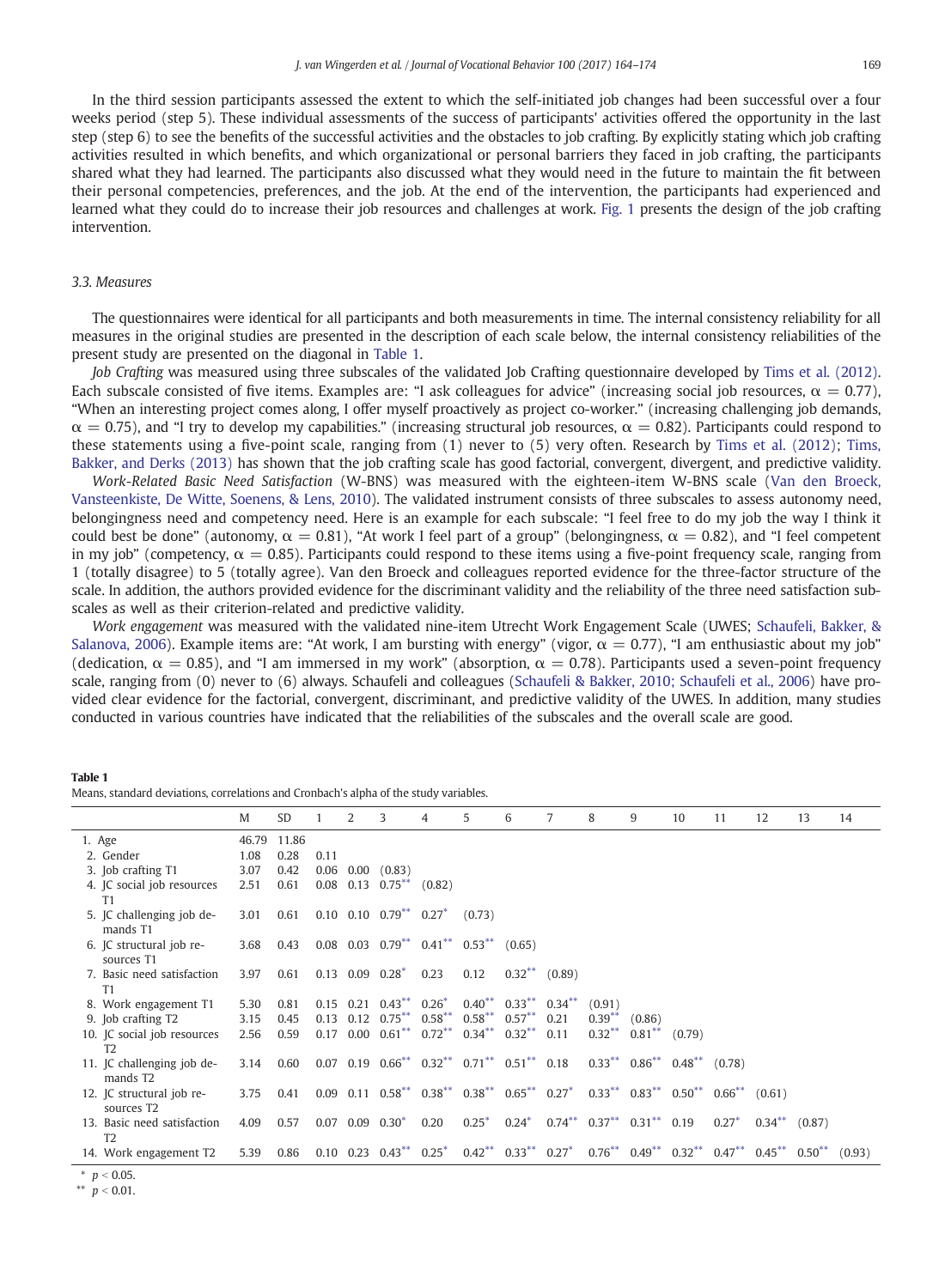#### 4. Results

#### 4.1. Descriptive statistics

The means, standard deviations, reliabilities, and correlations, between all study variables at both measurement points are displayed in [Table 1.](#page-5-0) To determine that the data met the assumptions for MANOVA analysis, we first tested normality and homoscedasticity (equality of variance) of experimental errors. The analysis revealed that the data met the assumptions for normality and equality of variance, which allowed us to continue the analysis. Before testing the hypotheses, we first checked whether there were significant differences in the means of all variables at time 1 among the two groups. A multivariate analysis of variance was conducted to examine whether there were any significant differences in the T1 measurements of our study variables. The analysis revealed that there were no significant T1 differences among teachers at the two study sites ( $F(5, 65) = 0.60$ , ns).

#### 4.2. Hypotheses testing

Our central prediction is that the job crafting intervention will positively influence job crafting [\(Hypothesis 1\)](#page-2-0), basic need satisfaction ([Hypothesis 2](#page-2-0)), and work engagement ([Hypothesis 3](#page-2-0)). To test these hypotheses, we conducted repeated measures (RM) multivariate analyses of variance (MANOVA) with time (T1-T2) as a within-person factor and group (intervention group vs. control group) as a between-person factor. When the multivariate analysis revealed a significant effect, we proceeded with the univariate analyses. See Table 2 for the means and F-values of the study variables for both the intervention and control group.

### 4.2.1. Job crafting and basic need satisfaction

In [Hypotheses 1 and 2,](#page-2-0) we proposed that participants' levels of job crafting behavior and basic need satisfaction would significantly increase after the job crafting intervention compared to their level prior to the intervention and compared to the control group. To test hypotheses H1 and H2 we conducted a 2 (Time)  $\times$  2 (Group) RM MANOVA in which the three job crafting variables and basic need satisfaction served simultaneously as dependent variables. The results of the analysis revealed a significant time  $\times$  group interaction effect (F (4, 68) = 11.01, p < 0.05), showing that the changes in job crafting and basic need satisfaction scores were different in the two groups. We proceeded with the RM ANOVA for job crafting and basic need satisfaction separately. The results of the repeated measures ANOVA showed a significant increase of job crafting (F  $(1, 69) = 4.44$ ;  $p < 0.05$ ) within the intervention group from time 1 to time 2. No significant change was found for the control group ( $F(1, 69) = 0.88$ ; ns) (see Table 2). In addition to overall job crafting behavior, we analysed the impact of the job crafting intervention on the three separate job crafting components. The results of the repeated measures ANOVA showed a significant increase of challenging job demands over time within the intervention group  $(F(1, 69) = 9.67; p < 0.01)$ , and not for the control group  $(F(1, 69) = 0.01;$  ns). No significant changes were found for the other two job crafting components within both groups (see Table 2). These findings offer partial support for [Hypothesis 1](#page-2-0). Teachers increased their job crafting behaviors after the intervention, but did so only in the form of increasing their challenge job demands. The results of the repeated measures ANOVA showed that basic need satisfaction indeed increased over time in the intervention group (F (1, 69) = 11.16;  $p < 0.01$ ), while no effects were found for the control group (F (1, 69) = 1.22; ns). Hence, these results provide support for [Hypothesis 2.](#page-2-0)

#### 4.2.2. Work engagement

Regarding work engagement [\(Hypothesis 3](#page-2-0)), we hypothesized that participants' levels would significantly increase after participating in the job crafting intervention. To test Hypothesis 3 we conducted a 2 (Time)  $\times$  2 (Group) RM MANOVA in which work engagement served as dependent variable. The results of the analysis revealed a significant time  $\times$  group interaction effect  $(F (2, 68) = 6.29, p < 0.05)$ , showing that the changes in work engagement scores were different in the two groups. We proceeded with the RM ANOVA for work engagement. The results of the repeated measures ANOVA revealed improved levels

| Table 2                                                                           |  |
|-----------------------------------------------------------------------------------|--|
| Means and F-values of the study variables for the intervention and control group. |  |

|                                    |            | Intervention group | <b>RM ANOVA</b>              |       | Control group |      | RM ANOVA               |  |  |
|------------------------------------|------------|--------------------|------------------------------|-------|---------------|------|------------------------|--|--|
|                                    | $(N = 41)$ |                    | F-values                     | (n2)  | $(N = 30)$    |      | F-values               |  |  |
|                                    | Τ1         | T2                 |                              |       |               | T2   |                        |  |  |
| Job crafting                       | 3.12       | 3.23               | $F(1, 69) = 4.44, p < 0.05$  | 0.043 | 2.99          | 3.04 | $F(1, 69) = 0.88$ , ns |  |  |
| IC social job resources            | 2.59       | 2.61               | $F(1, 69) = 0.17$ , ns       |       | 2.41          | 2.48 | $F(1, 69) = 0.79$ , ns |  |  |
| IC challenging job demands         | 3.03       | 3.25               | $F(1, 69) = 9.67, p < 0.01$  | 0.059 | 2.97          | 2.97 | $F(1, 69) = 0.01$ , ns |  |  |
| <b>IC</b> structural job resources | 3.75       | 3.81               | $F(1, 69) = 1.11$ , ns       |       | 3.59          | 3.67 | $F(1, 69) = 1.52$ , ns |  |  |
| Basic need satisfaction            | 5.60       | 5.82               | $F(1, 69) = 11.16, p < 0.01$ | 0.040 | 5.51          | 5.59 | $F(1, 69) = 1.22$ , ns |  |  |
| Work engagement                    | 5.29       | 5.52               | $F(1, 69) = 6.75, p < 0.05$  | 0.031 | 5.32          | 5.21 | $F(1, 69) = 1.18$ , ns |  |  |

Note,  $ns = not$  significant.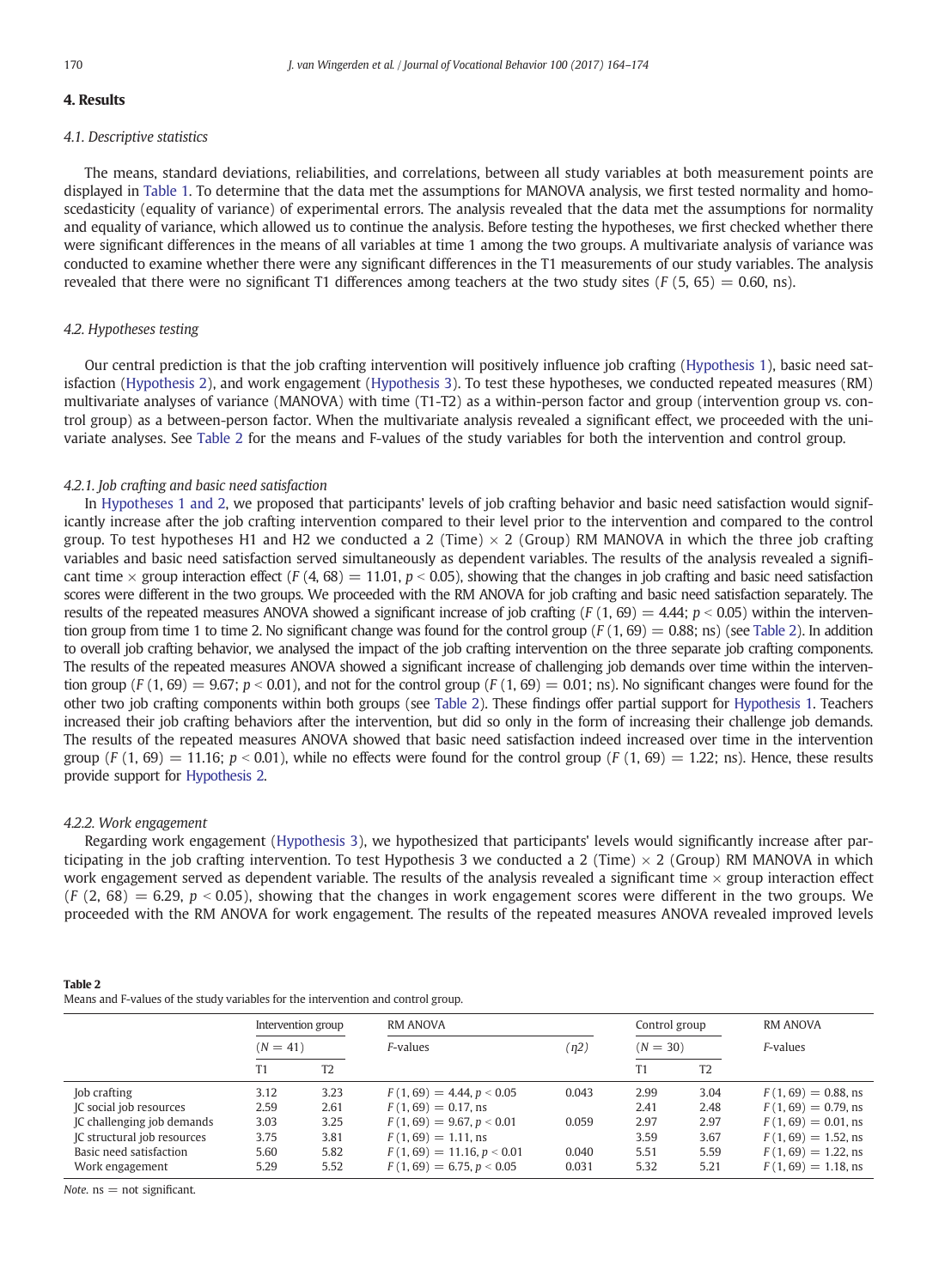of work engagement within the intervention group (F (1, 69) = 6.75;  $p < 0.05$ ). No significant change of work engagement was found within the control group  $(F(1, 69) = 1.18; \text{ns})$ .

[Hypothesis 4](#page-3-0) proposed a mediated relationship between the job crafting and work engagement through basic need satisfaction. To test this hypothesis, we examined the indirect effects using Hayes' PROCESS macro [\(Hayes, 2013](#page-9-0)) Model 4 with calculation of 1000 bias-corrected bootstrap 95% confidence intervals. We tested the indirect effect of job crafting behavior on work engagement through basic need satisfaction. The results of the bootstrap analysis showed that this indirect effect was significant for basic need satisfaction ( $b = 0.48$ ,  $SE = 0.19$ ,  $p < 0.05$ ) and work engagement ( $b = 0.46$ ,  $SE = 0.19$ ,  $p < 0.05$ ). These findings offer support for [Hypothesis 4.](#page-3-0)

#### 5. Discussion

The design of this study was based on theoretical assumptions from the JD-R theory [\(Bakker & Demerouti, 2014](#page-9-0)), which state that optimizing job demands and resources may contribute to employee engagement. To our knowledge, this is the first study showing employees' work engagement indeed can be fostered by a job crafting intervention. Earlier intervention studies aimed at enhancing employee work engagement showed that positive outcomes are not self-evident. A meta-analysis of 15 positive psychology interventions in organizations by [Meyers, Van Woerkom, and Bakker \(2013\)](#page-9-0) revealed that only one of them (a 7-week resilience building program) successfully enhanced participants work engagement. In addition, a study by [Ouweneel, Le Blanc,](#page-9-0) [and Schaufeli \(2013\)](#page-9-0) among employees of different organizations revealed that an online intervention (containing goal setting assignments) was successful in enhancing positive emotions and self-efficacy but failed to show enhanced levels of work engagement. In contrast to intervention studies that have an individual focus and that take place in a classroom or online behind a computer, the current job crafting intervention took place in the employees' own work context, which facilitates transfer. Earlier research already revealed that learning at work is more effective than learning at an external location because direct links to the working situation can be made ([Kessels, 1993](#page-9-0)), which amplifies the transfer (the actual application after the training of things learned) ([Kessels, 2001\)](#page-9-0).

According to JD-R theory [\(Bakker & Demerouti, 2014\)](#page-9-0), work engagement is the outcome of employees' optimal balance between their job demands and resources. The specific type or amount of demands and resources that will lead to this optimal balance depends on individual needs and therefore differs from person to person. In the intervention, job crafting actions and/or goals were formulated by participants themselves, instead of receiving assignments that are part of the intervention script. With this approach, the job crafting intervention stimulates participants to optimize their work environment in line with their personal needs. By doing so, employees are in control of their own work engagement. In the next section, we discuss the most important contributions of our study.

#### 5.1. Theoretical contributions

A first contribution of this study is that it offers evidence that employees' job crafting behavior can be increased through a job crafting training. This study expands earlier findings that job crafting behavior in organizations can be facilitated via interventions ([Van den Heuvel et al., 2012; Van Wingerden et al., 2013\)](#page-9-0). In contrast to the studies by [Van den Heuvel et al. \(2012\)](#page-9-0) and [Van](#page-10-0) [Wingerden et al. \(2013\),](#page-10-0) this study revealed a significant increase of participants' job crafting behavior after a job crafting intervention compared to a control group. Our overall finding is consistent with [Wrzesniewski \(2003\)](#page-10-0) who argued that although job crafting concerns employee's self-initiated actions, job crafting may be facilitated or supported by management. The analysis of the three separate job crafting components showed that increasing challenging job demands significantly changed at time 2 where increasing resources (social and structural) did not. Note that our sample consisted predominantly of teachers who work in direct contact with students most of their time, not in direct contact with colleagues. Therefore, they may have felt that they did not have opportunities to increase their social resources at work. For structural resources we have to take into account that it may take some time for participants to be successful in increasing their structural job resources. For example, to increase opportunities for professional development, there must be a possibility to join a masterclass or course.

Second, the outcomes revealed that participants' basic need satisfaction can be increased via a job crafting intervention. This is the first job crafting study, as far as we know, revealing increased levels of basic need satisfaction. Our findings are in line with findings by [Sailer and Mandl \(2015\)](#page-9-0) who showed that a learning intervention may increase employees' basic need satisfaction when the intervention design contains elements that contribute to participants' experience of competence, autonomy and belongingness during the training session. Our intervention design not only contained elements that facilitated participants' experience of competence, autonomy and belongingness during the training sessions, but also afterwards in the workplace when they brought their job crafting plan into action. To increase their challenging job demands, participants may have started new projects and learned new skills, which contributed to their need for competence. In this new project participants may have worked together with their colleagues, fulfilling their need for belongingness. Experiencing that job crafting enabled participants to optimize their own work environment presumably satisfied the need for autonomy. Our findings expand SDT [\(Deci & Ryan, 2000](#page-9-0)) by revealing that basic need satisfaction is achieved not only as the result of the job resources that are available in the working environment as found in earlier research ([Van den Broeck et al., 2008](#page-9-0)). Basic need satisfaction can be achieved by proactively mobilizing job resources and by increasing job challenges.

A third contribution of this study concerns participants' enhanced levels of work engagement after participating in the job crafting intervention. Although the intervention study by [Van Wingerden et al. \(2017\)](#page-10-0) revealed job crafting (aimed at decreasing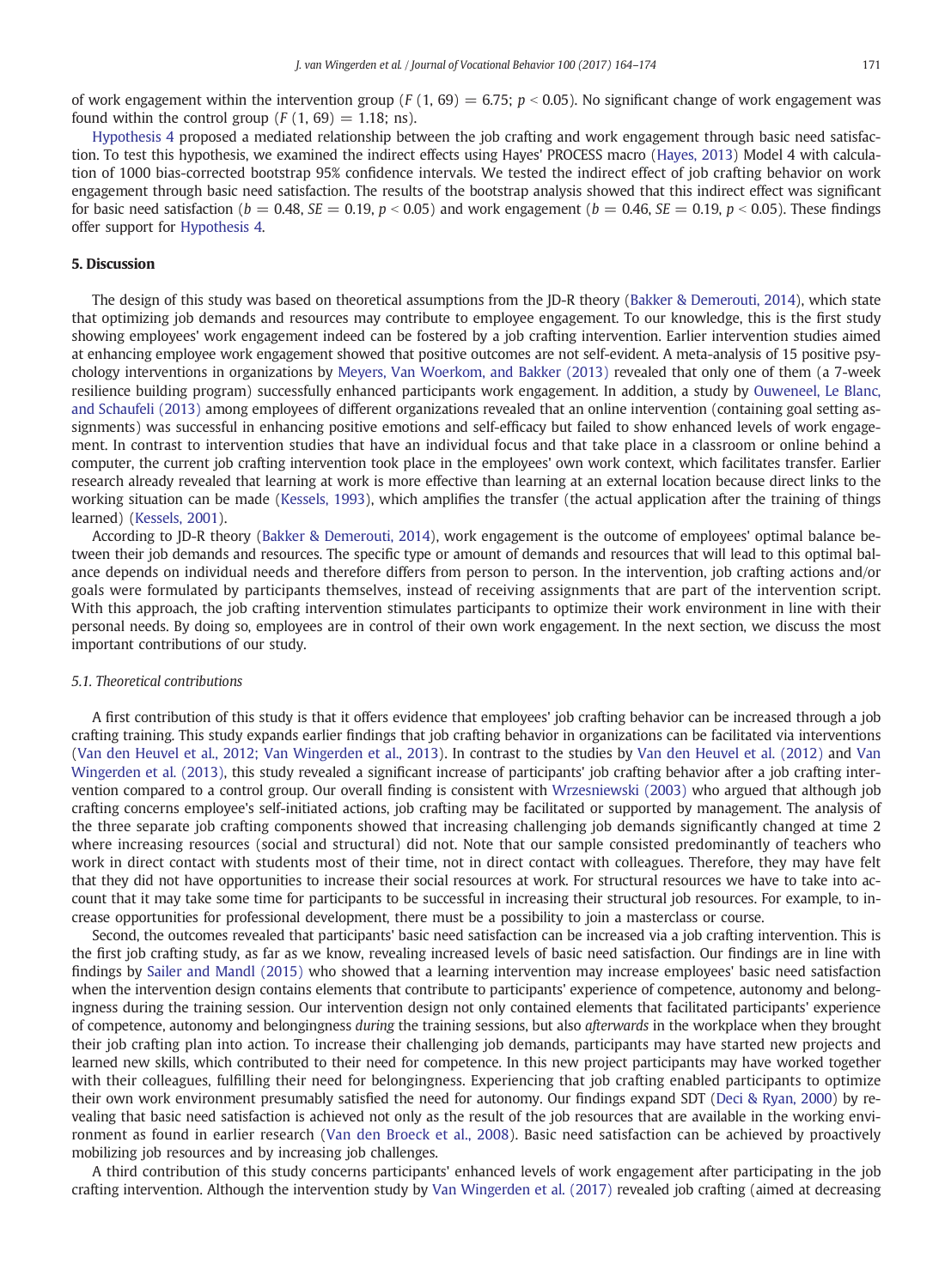hindering job demands) significantly increased after the intervention, participants' engagement was not affected. Our study showed that increasing challenging job demands contributes to employees' work engagement. These outcomes are in line with [Bakker and Demerouti \(2014\)](#page-9-0) who stated that optimizing job demands and resources may lead to increased levels of employee engagement. These outcomes expand JD-R theory by showing a positive causal relation between (increasing) challenge demands and work engagement, where earlier studies already showed this link cross-sectionally [\(LePine, Podsakoff, & LePine, 2005; Tims et](#page-9-0) [al., 2013](#page-9-0)). By offering empirical evidence that organizational interventions can foster work engagement, our findings strengthen JD-R theory [\(Bakker & Demerouti, 2014](#page-9-0)).

Fourth and finally, our findings revealed the proposed mediation between job crafting and work engagement via basic need satisfaction. The outcomes of the mediation analyses extend JD-R theory by showing that basic need satisfaction may explain the relationship between optimizing job demands and resources and work engagement. Employees who proactively craft their job by adapting their job demands and resources engage in self-determination and consequently satisfy their basic needs. By satisfying their basic needs, employees become engaged at work. Our findings are in line with SDT, which assumes that the satisfaction of one's basic needs stimulates motivation and is positively associated with individuals' optimal functioning ([Deci & Ryan,](#page-9-0) [2000\)](#page-9-0). In addition, these findings reveal empirical evidence for [Schaufeli and Bakker's \(2004\)](#page-9-0) claim that need satisfaction can explain the association between job resources and work engagement. Our findings also extend SDT by showing that basic need satisfaction can be enhanced when employees themselves adapt their own work environment instead of their managers. Thus, job crafting may lead to real self-determination. This study has shown that an intervention based on the principles of JD-R theory and SDT can be successfully put into practice in the educational field and foster teachers' well-being.

#### 5.2. Limitations and avenues for future research

Although this study provides evidence for most of the hypotheses, four limitations of our research need to be mentioned. The first limitation of this study concerns the research design. A disadvantage of the chosen quasi-experimental research design without random assignment of each individual participant to conditions is that intervention effects could be the result of differences between the groups at the beginning of the intervention instead of being the result of the intervention. Therefore, a control group and a pre-test were added to the research design. It is relevant to note that by using this design, we did avoid contamination effects where members of the experimental groups may influence members of the control group or vice versa ([Cook & Campbell, 1979](#page-9-0)). Although the locations were different, they are all located in urban areas and are similar in terms of demographic characteristics. The employees also execute the same working activities, which are designed around similar team structures.

A second limitation involves the homogeneity of our sample. Although we found positive outcomes for teachers' job crafting behavior, need satisfaction and work engagement, we do not know the extent to which we can generalize these findings. Our sample consisted of primary school teachers only. Future studies should try to replicate our study among employees of other occupational groups who work in other industries. In addition, future studies may also investigate whether some individuals, based on their characteristics, are more likely to benefit from job crafting interventions than others. Third, we cannot rule out the possibility of reverse causation since we did not temporally separated al variables that are part of the mediation. In this study we use two measurement points in time, future studies should try to test this mediation using three time points. Fourth, we only used quantitative research methods, future research may also use qualitative research methods like structured interviews. Using both quantitative and qualitative research methods may shed a light on the experiences of the participants and may reveal how the intervention is useful to them. Further, customers and the works council may be involved in the intervention. They are important stakeholders who can make a contribution by sharing their experiences and ideas on how employees, customers and the organization as a whole can benefit from employees' work engagement.

#### 5.3. Practical implications and conclusion

A practical implication of the outcomes of this study is that investing in positive organizational interventions may be worthwhile. Within the context of education, our results show that investing time and money in organizational interventions can positively impact employees' work engagement. The job crafting intervention showed that it is possible to activate employees proactive job crafting behavior and foster their basic need satisfaction and work engagement. Senior management should acknowledge the importance of facilitating and stimulating employees to optimize their resources and their challenging demands. They should also be aware of their role in relation to employees' job crafting behavior. Since the feedback employees receive on their job crafting actions may either create more possibilities for job crafting or inhibit job crafting behavior in the future [\(Wrzesniewski, 2003\)](#page-10-0), managers can make a difference.

Besides offering interventions and feedback, organizations can also use surveys to examine whether employees experience sufficient resources and challenges at work. Based on the outcomes of the surveys, individualized reports could be made including personalized feedback and suggestions on how employees themselves could optimize their resources and challenges at work. Employees can also stimulate each other by sharing their good practices in optimizing their work environment. Increasing employees' work engagement through job crafting interventions may help them to deal with the high workload and emotional demanding situations in their work and stimulate them to stay enthusiastic about their profession and satisfied with their work.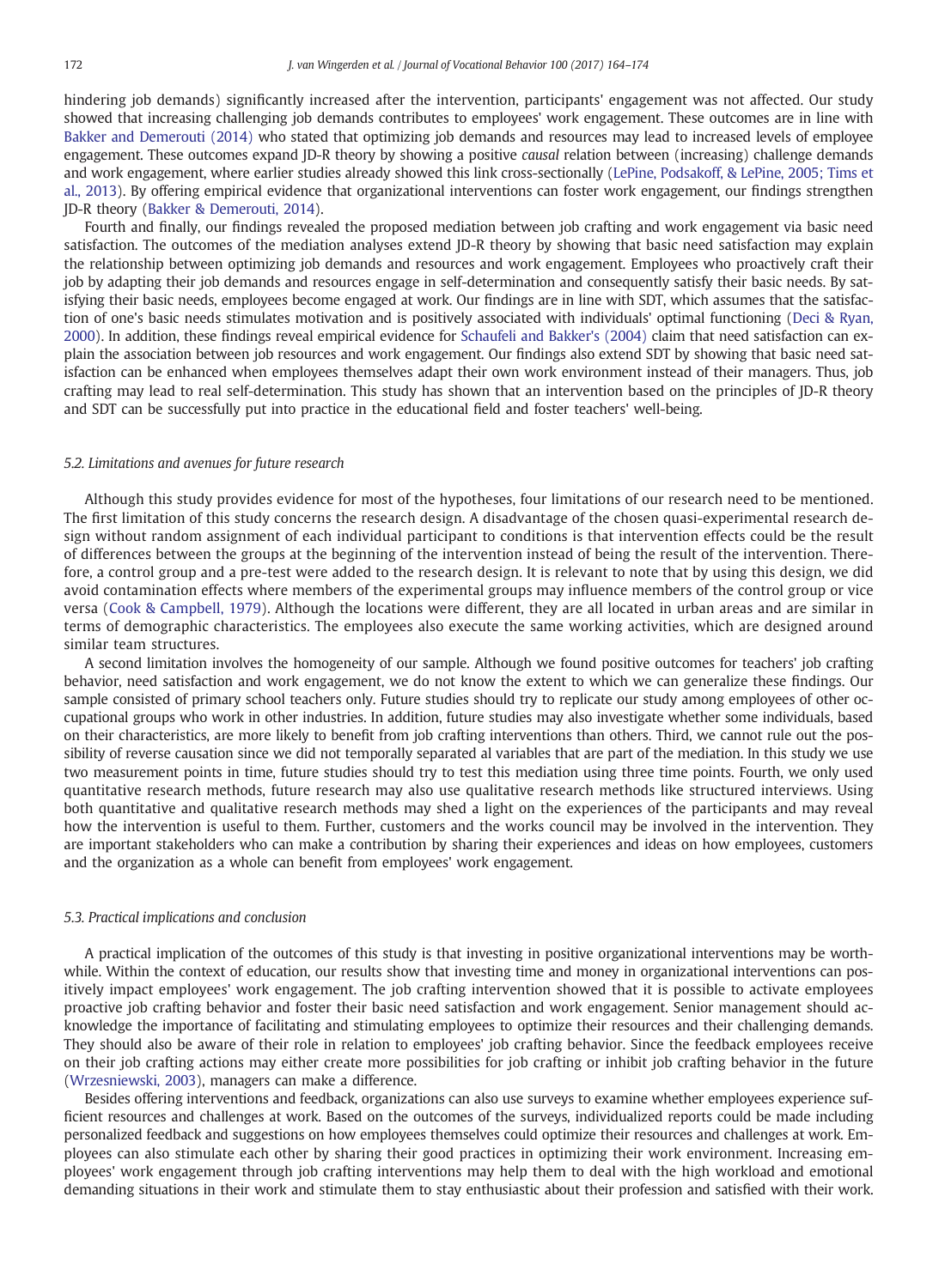#### <span id="page-9-0"></span>References

- Bakker, A. B. (2011). An evidence-based model of work engagement. Current Directions in Psychological Science, 20, 265–269. http://dx.doi.org[/10.1177/](http://dx.doi.org/10.1177/0963721411414534) [0963721411414534](http://dx.doi.org/10.1177/0963721411414534).
- Bakker, A. B., & Bal, P. M. (2010). Weekly work engagement and performance: A study among starting teachers. Journal of Occupational and Organizational Psychology, 83, 189–206. http://dx.doi.org[/10.1348/096317909X402596.](http://dx.doi.org/10.1348/096317909X402596)
- Bakker, A. B., & Demerouti, E. (2014). [Job demands-resources theory. In C. Cooper, & P. Chen \(Eds.\),](http://refhub.elsevier.com/S0001-8791(17)30026-X/rf0015) Wellbeing: A complete reference guide (pp. 37-64). Chichester, UK: [Wiley-Blackwell.](http://refhub.elsevier.com/S0001-8791(17)30026-X/rf0015)
- Bakker, A. B., Tims, M., & Derks, D. (2012). Proactive personality and job performance: The role of job crafting and work engagement. Human Relations, 65, 1359–1378. http://dx.doi.org[/10.1177/0018726712453471.](http://dx.doi.org/10.1177/0018726712453471)
- Bakker, A. B., Demerouti, E., & Sanz-Vergel, A. I. (2014). Burnout and work engagement: The JD-R approach. Annual Review of Organizational Psychology and Organizational Behavior, 1, 389–411. http://dx.doi.org/[10.1146/annurev-orgpsych-031413-091235.](http://dx.doi.org/10.1146/annurev-orgpsych-031413-091235)
- Baumeister, R., & Leary, M. (1995). The need to belong: Desire for interpersonal attachments as a fundamental human motivation. Psychological Bulletin, 117, 497–529. http://dx.doi.org[/10.1037/0033-2909.117.3.497.](http://dx.doi.org/10.1037/0033-2909.117.3.497)
- Berg, J. M., Dutton, J. E., Wrzesniewski, A., & Bakker (2008). Job crafting exercise. [University of Michigan: Center for Positive Organizational Scholarship.](http://refhub.elsevier.com/S0001-8791(17)30026-X/rf4200)
- Cook, T. D., & Campbell, D. T. (1979). [Quasi-experimentation: Design and analysis issues for field settings.](http://refhub.elsevier.com/S0001-8791(17)30026-X/rf0055) Boston: Houghton Mifflin.
- Deci, E. L., & Ryan, R. M. (1985). [Intrinsic motivation and self-determination in human behavior.](http://refhub.elsevier.com/S0001-8791(17)30026-X/rf0060) New York: Plenum.
- Deci, E. L., & Ryan, R. M. (2000). The "what" and "why" of goal pursuits: Human needs and the self-determination of behavior. Psychological Inquiry, 11, 319–338. http:// dx.doi.org/[10.1207/S15327965PLI1104\\_01.](http://dx.doi.org/10.1207/S15327965PLI1104_01)
- Deci, E. L., & Ryan, R. M. (2002). Handbook of self-determination research. [Rochester, NY: University of Rochester Press.](http://refhub.elsevier.com/S0001-8791(17)30026-X/rf0070)
- Demerouti, E., & Bakker, A. B. (2011). The job demands–[resources model: Challenges for future research.](http://refhub.elsevier.com/S0001-8791(17)30026-X/rf0075) South African Journal of Industrial Psychology, 37, 1–9.
- Demerouti, E., Bakker, A. B., Nachreiner, F., & Schaufeli, W. B. (2001). The job demands-resources model of burnout. Journal of Applied Psychology, 86, 499–512. http:// dx.doi.org/[10.1037/0021-9010.86.3.499.](http://dx.doi.org/10.1037/0021-9010.86.3.499)
- Garrick, A., Mak, A. S., Cathcart, S., Winwood, P. C., Bakker, A. B., & Lushington, K. (2014). Psychosocial safety climate moderating the effects of daily job demands and recovery on fatigue and work engagement. Journal of Occupational and Organizational Psychology, 87, 694–714. http://dx.doi.org/[10.1111/joop.12069](http://dx.doi.org/10.1111/joop.12069).
- Hakanen, J., Bakker, A. B., & Schaufeli, W. B. (2006). Burnout and work engagement among teachers. Journal of School Psychology, 43, 495–513. http://dx.doi.org/[10.](http://dx.doi.org/10.1016/j.jsp.2005.11.001) [1016/j.jsp.2005.11.001](http://dx.doi.org/10.1016/j.jsp.2005.11.001).
- Halbesleben, J. R., & Wheeler, A. R. (2008). [The relative roles of engagement and embeddedness in predicting job performance and intention to leave.](http://refhub.elsevier.com/S0001-8791(17)30026-X/rf4100) Work & Stress, 22[\(3\), 242](http://refhub.elsevier.com/S0001-8791(17)30026-X/rf4100)–256.
- Hayes, A. F. (2013). [Introduction to mediation, moderation, and conditional process analysis.](http://refhub.elsevier.com/S0001-8791(17)30026-X/rf0100) New York, NY: Guilford Press.
- Howard, S., & Johnson, B. (2004). Resilient teachers: Resisting stress and burnout. Social Psychology of Education, 7, 399–420. http://dx.doi.org[/10.1007/s11218-004-](http://dx.doi.org/10.1007/s11218-004-0975-0) [0975-0](http://dx.doi.org/10.1007/s11218-004-0975-0).
- Ilardi, B., Leone, D., Kasser, T., & Ryan, R. (1993). Employee and supervisor ratings of motivation: Main effects and discrepancies associated with job satisfaction and adjustment in a factory setting. Journal of Applied Social Psychology, 23, 1789–1805. http://dx.doi.org[/10.1111/j.1559-1816.1993.tb01066.x.](http://dx.doi.org/10.1111/j.1559-1816.1993.tb01066.x)
- Kessels, J. W. M. (1993). [Towards design standards for curriculum consistency in corporate education.](http://refhub.elsevier.com/S0001-8791(17)30026-X/rf0115) PhD Thesis University of Twente.
- Kessels, J. W. M. (2001). [Verleiden tot kennisproductiviteit. Oratie.](http://refhub.elsevier.com/S0001-8791(17)30026-X/rf0120) Enschede: University Twente.
- Konermann, J. (2012). Teachers' work engagement. [A deeper understanding of the role of job and personal resources in relationship to work engagement, its antecedents,](http://refhub.elsevier.com/S0001-8791(17)30026-X/rf0125) and its outcomes[. Enschede: University of Twente Thesis.](http://refhub.elsevier.com/S0001-8791(17)30026-X/rf0125)
- LePine, J. A., Podsakoff, N. P., & LePine, M. A. (2005). A meta-analytic test of the challenge stressor-hindrance stressor framework: An explanation for inconsistent relationships among stressors and performance. The Academy of Management Journal, 48, 764–775. http://dx.doi.org[/10.5465/AMJ.2005.18803921](http://dx.doi.org/10.5465/AMJ.2005.18803921).
- Lynch, M., Plant, R., & Ryan, R. M. (2005). Psychological needs and threat to safety: Implications for staff and patients in a psychiatric hospital for youth. Professional Psychology – Research and Practice, 36, 415–425. http://dx.doi.org[/10.1037/0735-7028.36.4.415](http://dx.doi.org/10.1037/0735-7028.36.4.415).
- Merens, A., Hartgers, M., & Van den Brakel, M. (2012). Emancipatiemonitor 2012 [Emancipation monitor] CBS, Den Haag. Retrieved from (accessed 15 April 2015) <http://www.cbs.nl/NR/rdonlyres/F5DF2565-1721-40A4-BF16-FF7852AAC53D/0/emancipatiemonitor2012.pdf>
- Meyers, M. C., Van Woerkom, M., & Bakker, A. B. (2013). The added value of the positive: A literature review of positive psychology interventions in organizations. European Journal of Work and Organizational Psychology, 22(5), 618–632. http://dx.doi.org[/10.1080/1359432X.2012.694689.](http://dx.doi.org/10.1080/1359432X.2012.694689)
- Ouweneel, E., Le Blanc, P. M., & Schaufeli, W. B. (2013). Do-it-yourself: An online positive psychology intervention to promote positive emotions, self-efficacy, and engagement at work. Career Development International, 18(2), 173–195. http://dx.doi.org[/10.1108/CDI-10-2012-0102.](http://dx.doi.org/10.1108/CDI-10-2012-0102)
- Parker, S. K., Bindl, U. K., & Strauss, K. (2010). [In making things happen: A model of proactive motivation.](http://refhub.elsevier.com/S0001-8791(17)30026-X/rf4000) Journal of Management, 36, 827–857.
- Petrou, P., Demerouti, E., Peeters, M. C. W., Schaufeli, W. B., & Hetland, J. (2012). Crafting a job on a daily basis: Contextual correlates and the link to work engagement. Journal of Organizational Behavior, 33, 1120–1141. http://dx.doi.org/[10.1002/job.1783](http://dx.doi.org/10.1002/job.1783).
- Rasquin, S. M., Van de Sande, P., Praamstra, A. J., & Van Heugten, C. M. (2009). Cognitive-behavioural intervention for depression after stroke: Five single case studies on effects and feasibility. Neuropsychological Rehabilitation, 19, 208–222. http://dx.doi.org[/10.1080/09602010802091159](http://dx.doi.org/10.1080/09602010802091159).
- Sailer, M., & Mandl, H. (2015). [Fostering psychological need satisfaction via gamification: A design-based research study.](http://refhub.elsevier.com/S0001-8791(17)30026-X/rf0185) AERA, 2015.
- Schaufeli, W. B., & Bakker, A. B. (2004). Job demands, job resources and their relationship with burnout and engagement: A multi sample study. Journal of Organizational Behavior, 25, 293–315. http://dx.doi.org[/10.1002/job.248](http://dx.doi.org/10.1002/job.248).
- Schaufeli, W. B., & Bakker, A. B. (2010). [Defining and measuring work engagement: Bringing clarity to the concept. In A. B. Bakker, & M. P. Leiter \(Eds.\),](http://refhub.elsevier.com/S0001-8791(17)30026-X/rf0195) Work engage[ment: A handbook of essential theory and research](http://refhub.elsevier.com/S0001-8791(17)30026-X/rf0195) (pp. 10–24). New York: Psychology Press.
- Schaufeli, W. B., Bakker, A. B., & Salanova, M. (2006). The measurement of work engagement with a short questionnaire: A cross-national study. Educational and Psychological Measurement, 66, 701–716. http://dx.doi.org/[10.1177/0013164405282471](http://dx.doi.org/10.1177/0013164405282471).
- Silman, F. (2014). Work related basic need satisfaction as a predictor of work engagement among academic staff in Turkey. South African Journal of Education, 34, 1-5. http://dx.doi.org[/10.15700/201409161119](http://dx.doi.org/10.15700/201409161119).
- Simbula, S., Guglielmi, D., & Schaufeli, W. B. (2011). A three-wave study of job resources, self-efficacy, and work engagement among Italian schoolteachers. European Journal of Work and Organizational Psychology, 20, 285–304. http://dx.doi.org/[10.1080/13594320903513916](http://dx.doi.org/10.1080/13594320903513916).
- Tadic, M., Bakker, A. B., & Oerlemans, W. G. M. (2013). Work happiness among teachers: A day reconstruction study on the role of self-concordance. Journal of School Psychology, 51, 735–750. http://dx.doi.org[/10.1016/j.jsp.2013.07.002.](http://dx.doi.org/10.1016/j.jsp.2013.07.002)
- Tims, M., Bakker, A. B., & Derks, D. (2012). Development and validation of the job crafting scale. Journal of Vocational Behavior, 80, 173–186. http://dx.doi.org[/10.1080/](http://dx.doi.org/10.1080/02678373.2012.733543) [02678373.2012.733543.](http://dx.doi.org/10.1080/02678373.2012.733543)
- Tims, M., Bakker, A. B., & Derks, D. (2013). The impact of job crafting on job demands, job resources, and well-being. Journal of Occupational Health Psychology, 18, 230–240. http://dx.doi.org[/10.1037/a0032141](http://dx.doi.org/10.1037/a0032141).
- Tims, M., Bakker, A. B., & Derks, D. (2015). Job crafting and job performance: A longitudinal study. European Journal of Work and Organizational Psychology. http://dx.doi. org/[10.1080/1359432X.2014.969245.](http://dx.doi.org/10.1080/1359432X.2014.969245)
- Van den Broeck, A., Vansteenkiste, M., De Witte, H., & Lens, W. (2008). Explaining the relationships between job characteristics, burnout, and engagement: The role of basic psychological need satisfaction. Work and Stress, 22, 277–294. http://dx.doi.org[/10.1080/02678370802393672](http://dx.doi.org/10.1080/02678370802393672).
- Van den Broeck, A., Vansteenkiste, M., De Witte, H., Soenens, B., & Lens, W. (2010). Capturing autonomy, competence, and relatedness at work: Construction and initial validation of the work-related basic need satisfaction scale. Journal of Occupational and Organizational Psychology, 83, 981-1002. http://dx.doi.org/[10.1348/](http://dx.doi.org/10.1348/096317909X481382) [096317909X481382.](http://dx.doi.org/10.1348/096317909X481382)
- Van den Heuvel, M., Demerouti, E., & Peeters, M. C. W. (2012). [Succesvol job craften door middel van een groepstraining \[Successful job crafting through group train](http://refhub.elsevier.com/S0001-8791(17)30026-X/rf0250)[ing\]. In J. De Jonge, M. C. W. Peeters, S. Sjollema, & H. De Zeeuw \(Eds.\),](http://refhub.elsevier.com/S0001-8791(17)30026-X/rf0250) Scherp in Werk (pp. 7–20). Assen: Van Gorcum.